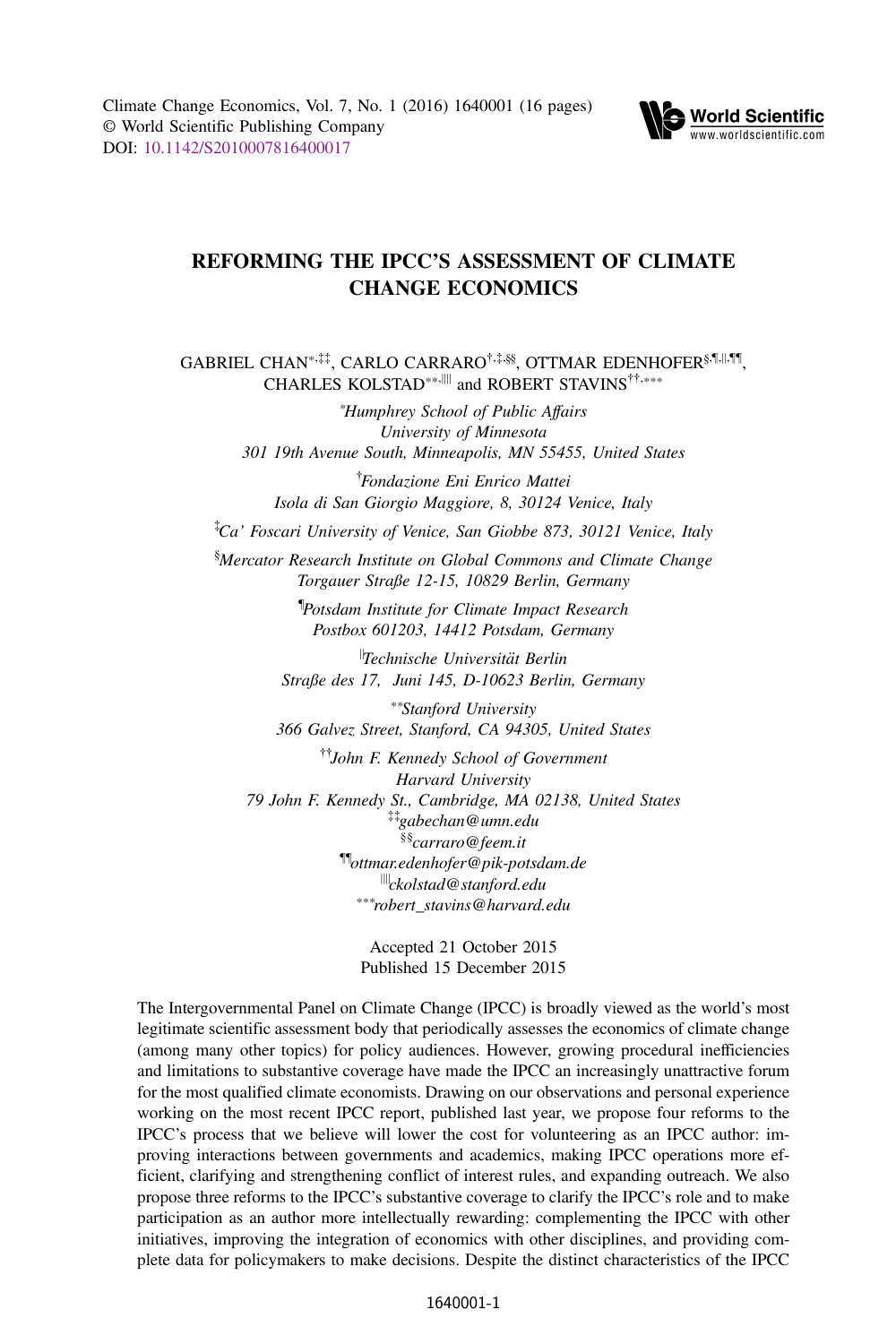#### G. Chan et al.

that create challenges for authors unlike those in any other review body, we continue to believe in the importance of the IPCC for providing the most visible line of public communication between the scholarly community and policymakers.

Keywords: Scientific assessment; intergovernmental panel on climate change (IPCC); scientific communication.

### 1. Introduction

The Intergovernmental Panel on Climate Change (IPCC), which completed its Fifth Assessment Report (AR5) in 2014, provides the only comprehensive review of climate change science, impacts, and mitigation that draws on a government-sanctioned international body of scholars. Because of its official status as a United Nations body and the key role the IPCC plays in building an accepted consensus around scientific findings, the IPCC enjoys a high degree of legitimacy among policymakers.

The size and scope of the IPCC has grown significantly since its inception in 1988, reflecting the growing body of academic literature on climate change [\(Grieneisen and](#page-15-0) [Zhang](#page-15-0), [2011](#page-15-0)), but this growth has rendered the IPCC process increasingly cumbersome. In this paper, we assess the scope of the IPCC and the procedural rules governing the drafting of its reports, which reflect the political complexities underlying many issues in climate policy, and which foster an inefficient process that leads to final products that are far from ideal. Because of the IPCC's public prominence and unique legitimacy among policymakers and the public, improving the IPCC process and its products can be of considerable social value. With the recent completion of AR5, this is a good time to examine opportunities and challenges for reform.

The IPCC's coverage of the literature on climate change mitigation (and economics) has been traditionally concentrated in IPCC Working Group III (WGIII). The authors of this paper have been involved in nearly all levels of activity of WGIII and in the preparation of AR5.<sup>1</sup> This paper draws in part on their personal experiences, assessing the literature on climate change economics (and closely related fields), but some observations and recommendations may also be relevant to the IPCC's coverage of other disciplines and broader issues in climate change science, impacts, and mitigation.

### 2. The IPCC's Structure and Process

The IPCC was established in 1988 by the World Meteorological Organization and the United Nations Environment Program to assess and synthesize scientific research on climate change, its impacts, and response options.2 The IPCC has since developed

<sup>1</sup>Chan was a Chapter Scientist and Contributing Author, Working Group III of the IPCC's Fifth Assessment Report (AR5 WG-III); Carraro was Vice-Chair, AR5 WG-III; Edenhofer was Co-Chair of AR5 WG-III; Kolstad and Stavins were Coordinating Lead Authors, AR5 WG-III. We have drawn, in part, on: [Carraro](#page-14-0) et al. [\(2015](#page-14-0)), Carraro et al. ([2015\)](#page-14-0), [Stavins](#page-15-0) [\(2014a\)](#page-15-0), and [Edenhofer and Minx](#page-14-0) ([2014\)](#page-14-0). The authors of the present paper bear sole responsibility for its content; it is not intended to reflect official positions of the IPCC.

<sup>2</sup>For detailed accounts of the IPCC's history, see [Bolin](#page-14-0) ([2007\)](#page-14-0), and [Hulme and Mahoney](#page-15-0) [\(2010](#page-15-0)), as well as the references therein.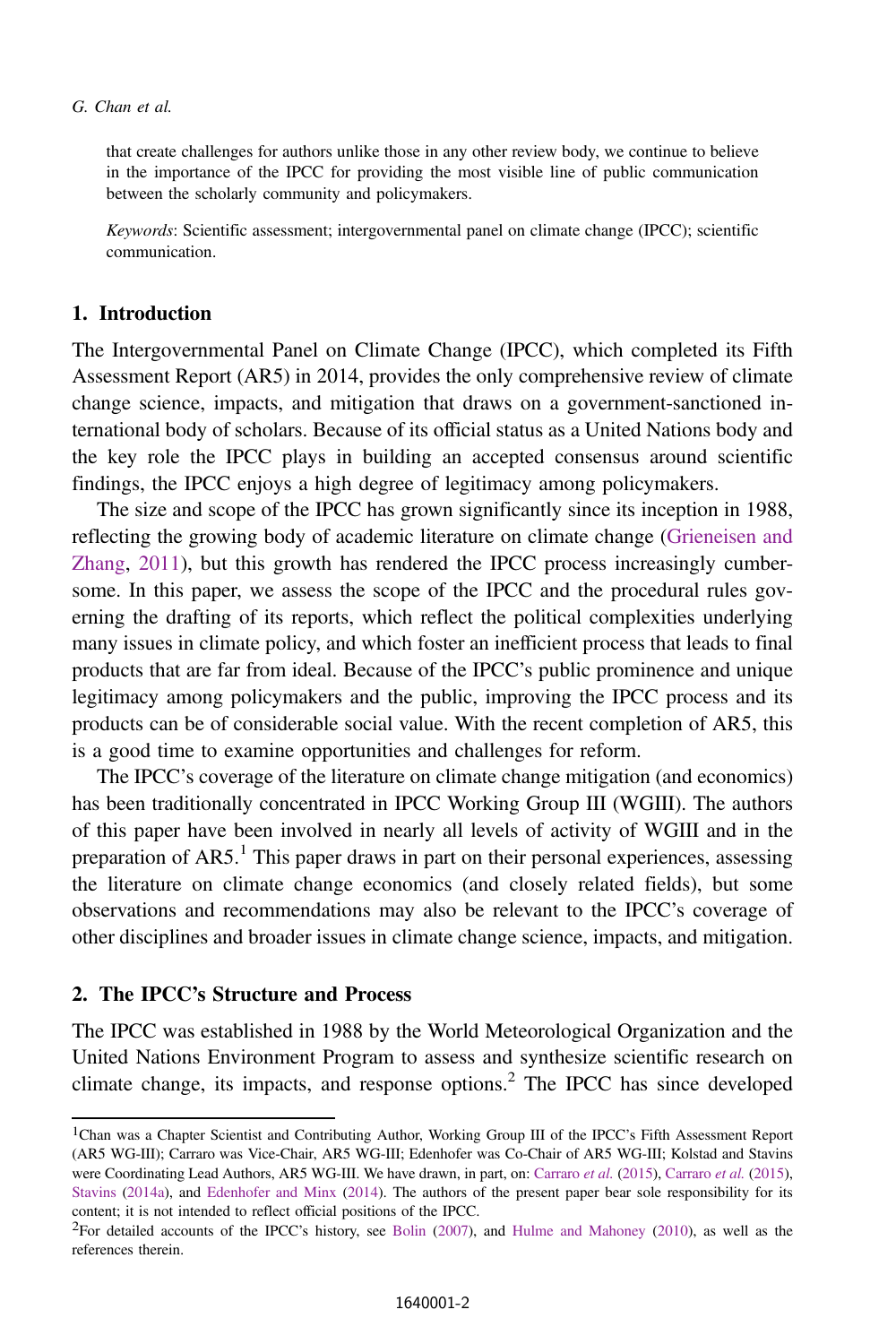detailed sets of principles and procedures for writing assessment reports [\(IPCC](#page-15-0), [2013](#page-15-0), [2015](#page-15-0)). The IPCC is governed by a Plenary (composed of representatives of member governments), Bureau, Executive Committee, and Secretariat, which have distinct roles to provide oversight, develop procedures, and facilitate operation. Coverage of the scientific literature is divided into three Working Groups that respectively assess climate change science, impacts and adaptation, and mitigation. Authors are nominated by national governments, and selected by the IPCC Bureau. Authors serve as Coordinating Lead Authors (CLAs), with responsibility for leading the writing of a chapter, or as Lead Authors (LAs), who serve on a chapter team and participate in the writing process. CLAs and LAs participate in numerous meetings held at diverse locations around the world. Other experts serve as Contributing Authors (CAs), but the process for nominating these contributors is less formal, and the CAs typically do not participate in meetings and deliberations.

The assessment cycle for each round of the IPCC begins with a scoping process, wherein government representatives, together with a large group of scholars and other interested parties, draft outlines of each chapter of the IPCC. Following the scoping process, the IPCC Plenary approves the outlines, sometimes after some modification. CLAs and LAs are then nominated and subsequently approved by the IPCC Bureau. CLAs and LAs serve as volunteer labor, though some have their travel expenses reimbursed. In the AR5 WGIII process, Lead Author Meetings (LAMs) were convened four times from July 2011 to July 2013 (in Changwon, Korea; Wellington, New Zealand; Vigo, Spain; and Addis Ababa, Ethiopia). Over the course of the LAMs, CLAs lead their chapter teams to review relevant literature and prepare chapter text, tables, and figures.

At three points during this process, external Expert Reviewers and government representatives submit detailed comments on drafted text. These comments, numbering in the many thousands in AR5, are made public following the assessment cycle, and, are checked by appointed Review Editors, who confirm that authors reply to comments appropriately. After four drafting rounds, the Working Group reports are preliminarily finalized. Towards the end of the assessment cycles, authors of each Working Group, primarily CLAs, engage in writing two summary documents for each report, a Technical Summary (TS) and a Summary for Policymakers (SPM). Finally, concurrent with much of the chapter-drafting process, a subset of CLAs and LAs from all three Working Groups convene to draft the Synthesis Report (SYR) and its SPM.<sup>3</sup>

### 3. Reforming the IPCC Process

We propose four reforms of the IPCC process, which would lower costs for the best researchers to participate in the IPCC and would in this and other ways improve the quality of the final products.

<sup>3</sup>Four LAMs for the AR5 SYR were held from June 2012 to June 2014 in Geneva, Switzerland; Oslo, Norway; De Bilt, Netherlands; and Kuala Lumpur, Malaysia.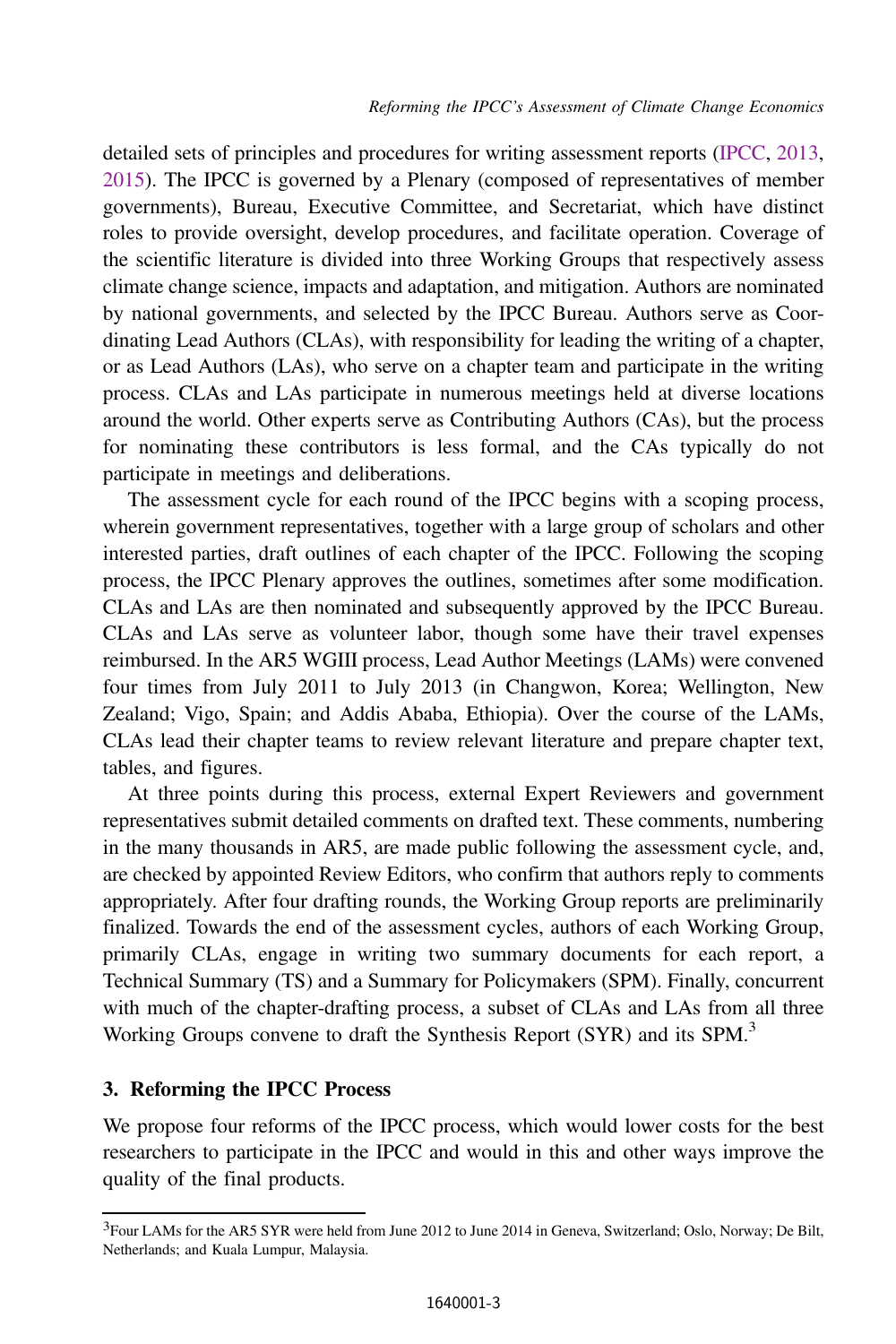### 3.1. Improving interactions between governments and academics

The IPCC is a nearly universal intergovernmental organization that commissions scholars to assess, summarize, and synthesize available literature. Academics typically operate with few constraints, beyond those self-imposed by the standards and norms of their academic discipline. For many, working within any convening institution, especially a governmental institution that at times behaves politically, is uncomfortable. The IPCC has worked hard to limit the influence of politics on science, most importantly by formally prescribing that its reports be policy relevant, but not policy prescriptive. However, more can be done to ensure that the IPCC's assessments retain their scientific integrity.

Government representatives play important roles in the IPCC author-selection process. At the beginning of each assessment, selected experts are invited to a Working-Group Scoping Meeting, where outlines and titles for each of the report's chapters are drafted. Following the Scoping Meeting, government representatives convene and may make substantial changes to the drafted chapter titles and outlines, but there is no direct interaction between governments and experts during this process. Following the government approval of chapter outlines, governments engage with the assessment process only when they submit their comments on the "Second Order Draft," typically produced about two years after the Scoping Meeting. These comments must be addressed by authors, but authors are under no obligation to implement any suggested revisions.

Importantly, at the end of the assessment process, governments engage directly with authors during week-long Approval Sessions, which immediately precede the release of reports. At these meetings, governments play a crucial role; they must unanimously approve the SPM of each Working Group, line-by-line.<sup>4</sup> (The Approval Session for AR5 WGIII was held in April 2014, in Berlin.) The underlying chapters of IPCC reports and the TS are not approved line-by-line, and require only a blanket (up or down) approval — again unanimous. The SYR and its SPM are also subject to government approval in separate sessions. (The AR5 SYR approval session was held in October 2014 in Copenhagen, Denmark.)

This process of engaging national governments with a large number of experts during the scoping process, receiving nonbinding comments in a one-way dialogue more than halfway through the drafting process, and then negotiating the SPM document at length creates a highly structured engagement of scientists with policymakers. This dialogue could be improved, in order to make the final IPCC reports of greater policy relevance, while decreasing procedural burdens on IPCC authors.

First, the process used at the Scoping Meetings and prior to the finalization of chapter outlines merits reform. Following the government editing and approval of the outlines and before writing begins, the broad outlines of the IPCC chapters are largely fixed; after the plenary during which outlines are accepted by governments, making

<sup>4</sup>An exception to the unanimity rule exists at the IPCC approval session chair's prerogative, whereby individual countries' objections can be acknowledged in footnotes.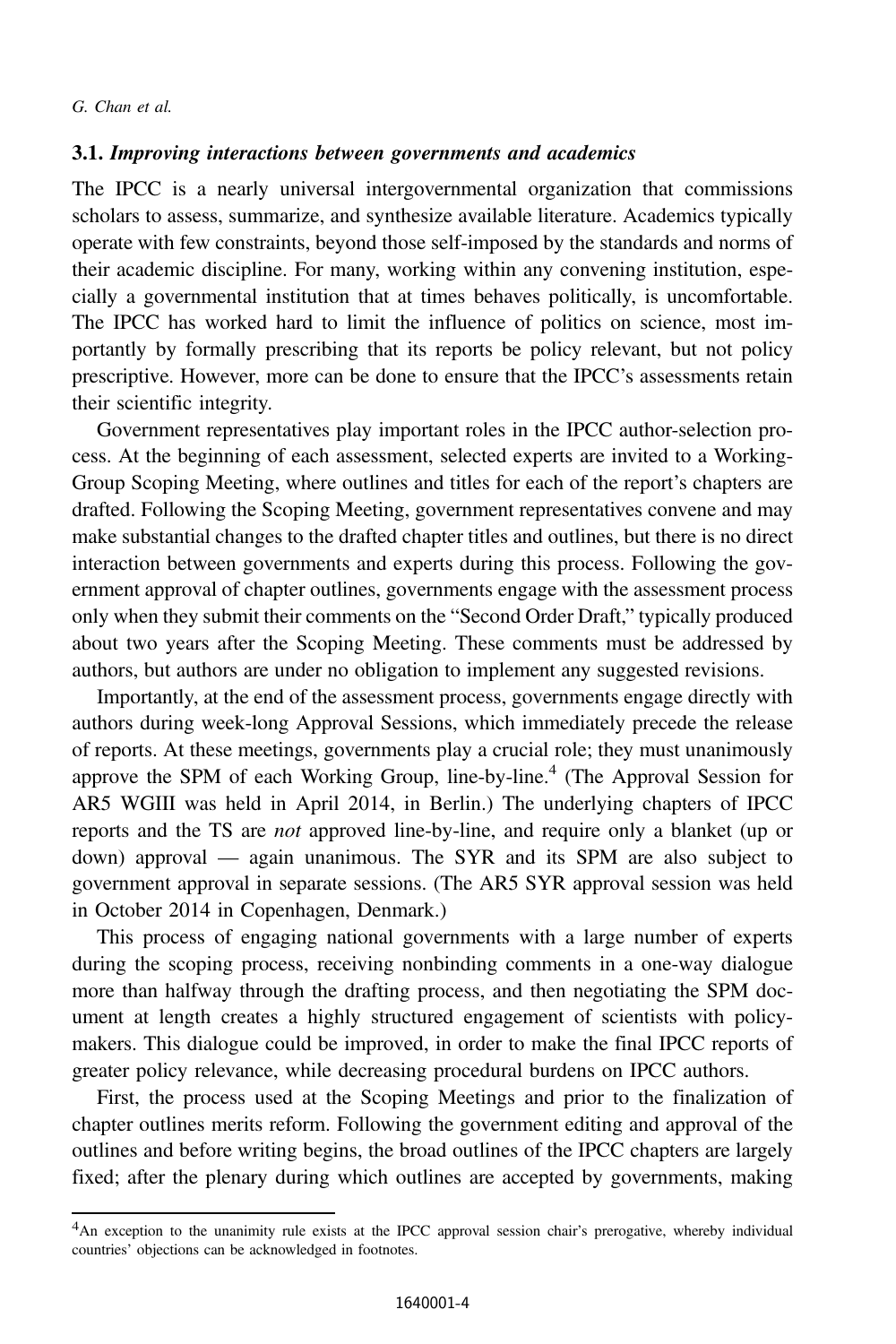amendments to chapter outlines is exceptionally difficult, requiring approval from the IPCC's Bureau. Therefore, developing sound outlines of chapters at the beginning has important implications for the effort authors expend to manage redundancy and the quality of final reports. For example, in AR5, the coverage of climate finance was separated across four chapters during the scoping process with required section headings on climate finance appearing in the three WGIII chapters on mitigation policy in addition to a new independent chapter on "Cross-Cutting Issues on Investment and Finance." The scoping process locked-in this overlapping coverage of the issue of climate finance, making the writing process more challenging for authors who had to repeatedly communicate with authors from other chapters to determine where subissues would be covered. It follows that this division also made it more difficult for readers to gain a comprehensive understanding of climate finance, as they must search across four chapters.

The scoping process could engage a small group of scholars with broad disciplinary and substantive expertise prior to the formal Scoping Meeting, in order to facilitate progress during the larger scoping meeting. This process would include authors of previous reports and authors with expertise spanning the scope of the three Working Groups ([Griggs](#page-15-0), [2014](#page-15-0)). In particular, economists and other social scientists could participate to highlight issues at the frontiers of their respective fields. However, engaging a broader community of scholars is not sufficient. A more effective scoping process would force deeper engagement and communication between scholars and governments. This could help move the IPCC reports closer to policy-relevant questions, framed in ways that governments will understand, while simultaneously providing an opportunity for scholars to provide checks to government questions by expressing the limitations of what assessments of scholarly literature can reasonably answer.

In addition to reforming the scoping process, difficulties associated with problematic communication between policymakers and authors at the final stage of the process could be remedied by more interactions between policymakers and scientists throughout the writing process. But increasing the frequency of interactions would require careful planning. First, this will inevitably be time consuming. Second, interactions need to be structured to avoid inefficient or ineffective communication. Both authors and governments need to come to the process with clear understanding and agreement regarding their respective roles and responsibilities. One approach could be for governments to pose clear formulations of policy-relevant questions to authors at the earliest stage. These questions could be responded to with drafted text integrated into the chapters or could be made into specific boxes within the report. Authors could then respond with amendments to questions with potential framings of answers. Then, through an iterative process, policymakers and scientists could come to agreement on the key questions they should seek to answer and the format in which they should provide their answers for the greatest policy relevance. Remaining unanswered questions could be included in the final reports as "knowledge gaps" to help shape the scholarly community's research agenda going forward. Third, more frequent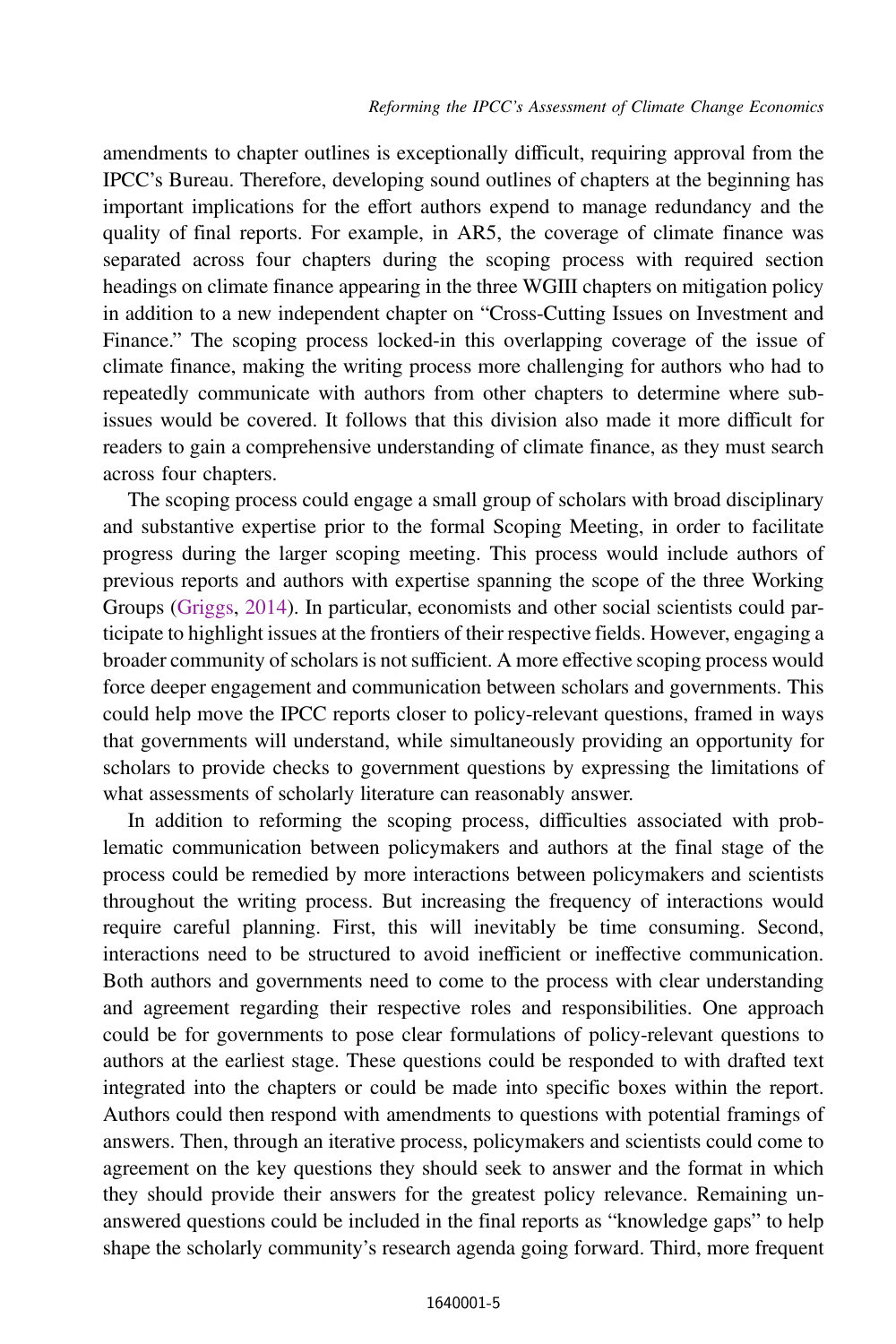#### G. Chan et al.

interactions could create real or perceived biases in the scientific assessment process. These interactions should be monitored carefully by third parties, such as national academies of science or the InterAcademy Council, who can enforce the primacy of the scientific mission of the IPCC.

### 3.2. Making IPCC operations more efficient

Working in the IPCC is an immense time commitment for authors, who are uncompensated, motivated by a commitment to scientific rigor and a desire to better understand and communicate climate change and its implications. The IPCC reports are valuable public goods that can improve policymakers' understanding of climate change, but the burdens placed on authors make many in the climate economics community shy away from becoming LAs or CLAs. The IPCC is in jeopardy of losing the participation of the most competent scholars if it does not reform its operations.

The top scholars in any field do not necessarily make the best IPCC authors, because LAs must have broad knowledge of the literature of a field, as opposed to frontier expertise in a narrow area. Also, in the case of CLAs, the necessary characteristics include organizational skills and leadership ability. That said, the burdens imposed on IPCC authors detract from the institution's ability to attract those most suited to the tasks.

A key reform the IPCC could implement to improve its procedural efficiency is to strengthen the roles of the Technical Support Unit (TSU) and its Chapter Scientists. The TSUs should remain as centralized bodies that provide logistical support to each of the Working Groups, coordinating all logistical issues for the Working Group reports, helping to manage references and data sources, coordinating cross-chapter and cross-Working Group communication, supporting the development of summary documents, and managing relations with IPCC vendors (for example, graphic design, typesetting/publishing, and event organization). A better understanding of the role of the TSU as a support group within the IPCC would reduce the emerging concern that the TSUs were a source of regional bias. Proposals to create multiple TSUs (one in an industrialized country and one in a developing country) for each Working Group report would lead to less, not greater efficiency. Geographic balance in TSUs could be achieved instead through more expansive global recruiting of professional staff, to be housed at a single location.

AR5 implemented a new measure to reduce burdens on CLAs by creating a role for "Chapter Scientists," who assisted chapter teams in a variety of substantive and logistical ways. Funding for Chapter Scientists was very limited but in some cases raised by individual CLAs, leading to additional burdens and potential unfairness across chapters. Moving forward, the IPCC should support and expand the Chapter Scientist program by allocating funding for the program and encouraging them to participate in all meetings. Chapter Scientists could be recruited as graduate student research assistants or professional support staff [\(Schulte-Uebbing](#page-15-0) et al., [2015](#page-15-0)).

A major driver of the great burdens placed on authors is the series of LAMs. The entire set of LAs in AR5 WGIII convened four times for one week each over the course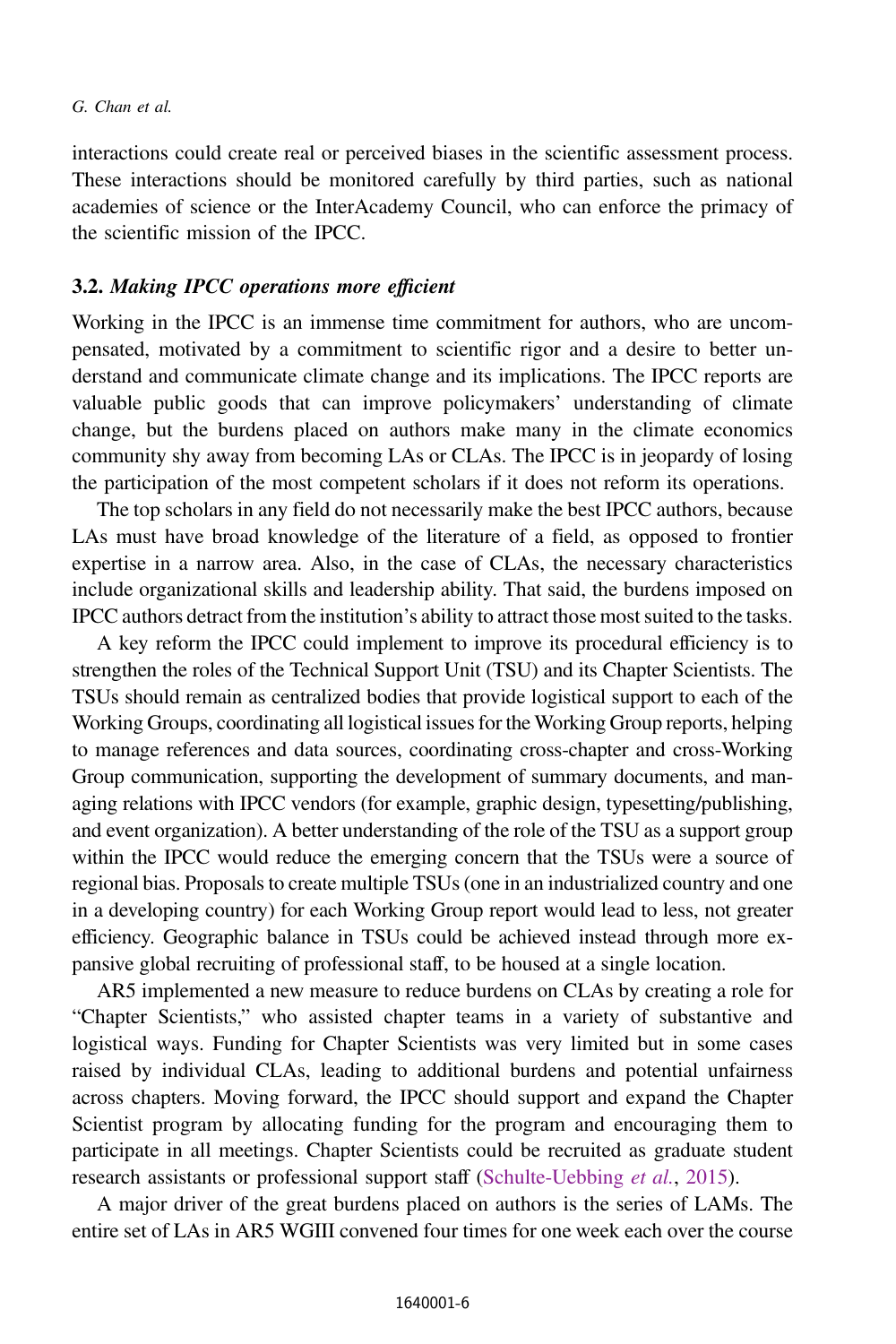of the writing process. In addition, many CLAs were invited as experts to the Scoping Meeting at the outset of the process and most convened for the Approval Session at the end of the process. IPCC author meeting locations were selected to be in geographically balanced locations (i.e., on a variety of continents and in developed and developing countries) and required the availability of a venue willing to support the large costs of hosting an IPCC meeting. As a result, IPCC leadership found it challenging to identify willing hosts and these meetings were almost all held in cities far from airline hubs, requiring long connecting flights for most participants — further increasing the opportunity cost of time associated with participation.

Chapter teams should be allowed, indeed encouraged to rely on digital collaboration and communication technologies, such as videoconferencing and digital collaborative writing platforms. For developing country authors without reliable access to some of these technologies, UN regional facilities could provide support. This would mean that the LAMs could be shortened to two or three days, and reduced from four in-person meetings to two or three. Further, the IPCC should redouble efforts to host LAMs in conference centers in closer proximity to international travel hubs, thereby reducing travel time and expenses.<sup>5</sup>

In addition, the IPCC should consider complementing the large full assessment reports with short, targeted reports on specific, timely issues, such as the economics of geo-engineering or the promise and challenges of climate clubs as a substitute or a complement to the negotiations carried out under the United Nations Framework Convention on Climate Change (UNFCCC) [\(Griggs](#page-15-0), [2014](#page-15-0); [Hulme](#page-15-0) et al., [2010](#page-15-0); [Nature](#page-15-0), [2013](#page-15-0)). Moving towards a structure of targeted reports that could be written and published over much shorter timeframes would reduce the burdens on authors and improve the policy relevance of the IPCC by moving assessment writing closer in time to the discovery of new findings.

# 3.3. Clarifying and strengthening conflict of interest rules

The author selection criteria employed by the IPCC are subject to the IPCC's Conflict of Interest (COI) policy, which was implemented for the first time with AR5. Prior to AR5, the InterAcademy Council, in its review of the IPCC's processes and procedures, recommended that "the IPCC should develop and adopt a rigorous COI policy that applies to all individuals directly involved in the preparation of IPCC reports" [\(InterAcademy Council](#page-15-0), [2010](#page-15-0)). In response, the IPCC adopted an official COI policy in November 2011:

A "conflict of interest" refers to any current professional, financial or other interest which could: (i) significantly impair the individual's objectivity in carrying out his or her duties and responsibilities for the

<sup>5</sup>The funds saved by reducing the frequency and length of LAMs could be used to support Chapter Scientists and travel for the TSU, which does require in-person collaboration.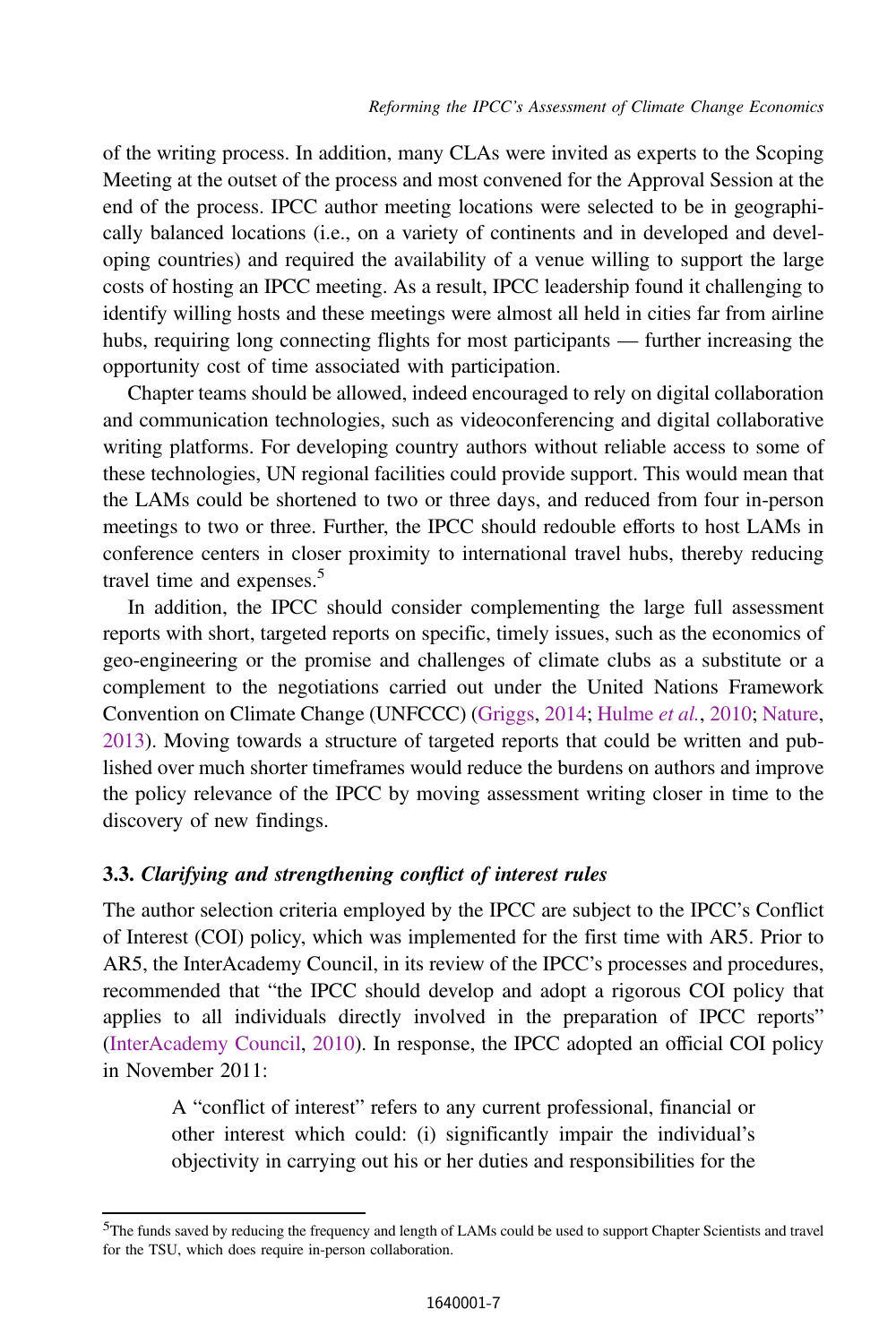IPCC, or (ii) create an unfair advantage for any person or organization. For the purposes of this policy, circumstances that could lead a reasonable person to question an individual's objectivity, or whether an unfair advantage has been created, constitute a potential conflict of interest. These potential conflicts are subject to disclosure. [\(IPCC,](#page-15-0) [2011](#page-15-0))

This definition from the IPCC closely mirrors the policy of the U.S. National Academies of Science ([U.S. National Academies of Sciences,](#page-15-0) [2003](#page-15-0)), which was highlighted in the InterAcademy Council report.

COI definitions are complex, particularly with regard to the distinction between COI and bias. The IPCC is explicit on this issue: "Holding a view that one believes to be correct, but that one does not stand to gain from personally is not a conflict of interest" ([IPCC,](#page-15-0) [2011](#page-15-0)). This clarification does not make it clear whether personal advantages created for an author's affiliated institution or employer are equivalent to personal gains. Further, the ambiguous phrase "other interest" in the IPCC's COI definition poses challenges, particularly with respect to whether "other interests" include political interests of one's employer. Clarifying these ambiguities should be made a priority, as many IPCC authors are employed by organizations (political or otherwise) that aim to influence climate policy. While the IPCC has been criticized for including authors from industry and nongovernmental organizations ([Edenhofer,](#page-14-0) [2011\)](#page-14-0), there is also the issue of authors directly employed by governments and other politically vested organizations.

The IPCC recognizes that authors will not be able to divorce themselves fully from their personal biases. With this recognition, the IPCC has taken the position that the bias of authors can be mitigated by creating author and leadership teams that are balanced in their biases. The IPCC's approach to mitigating bias by creating author teams that represent a wide variety of biases is reflected in its operational practice to create chapter author teams that are balanced in terms of disciplinary fields, professional background (academia, industry, and NGOs), and geographic location. As an operating principle, geographic balance has been taken to mean that chapter teams should be composed of authors who are currently living in a wide range of geographic regions, with particular focus on developed versus developing countries. To more accurately account for the ways in which personal experiences contribute to individual biases, the IPCC could reform implementation of its geographic balance criterion to focus on authors' countries of origin (not current habitation). Further, the IPCC might consider how diversity in authors' locale of education could be incorporated in procedures to create geographic balance ([Corbera](#page-14-0) et al., [2015\)](#page-14-0).

In the face of COI definitional ambiguity and the strong desire to create author teams that are geographically balanced, the IPCC has faced considerable pressure to relax its COI policy. In part motivated by the priority it gives to geographic balance, the IPCC has gone one step further than many research organizations by explicitly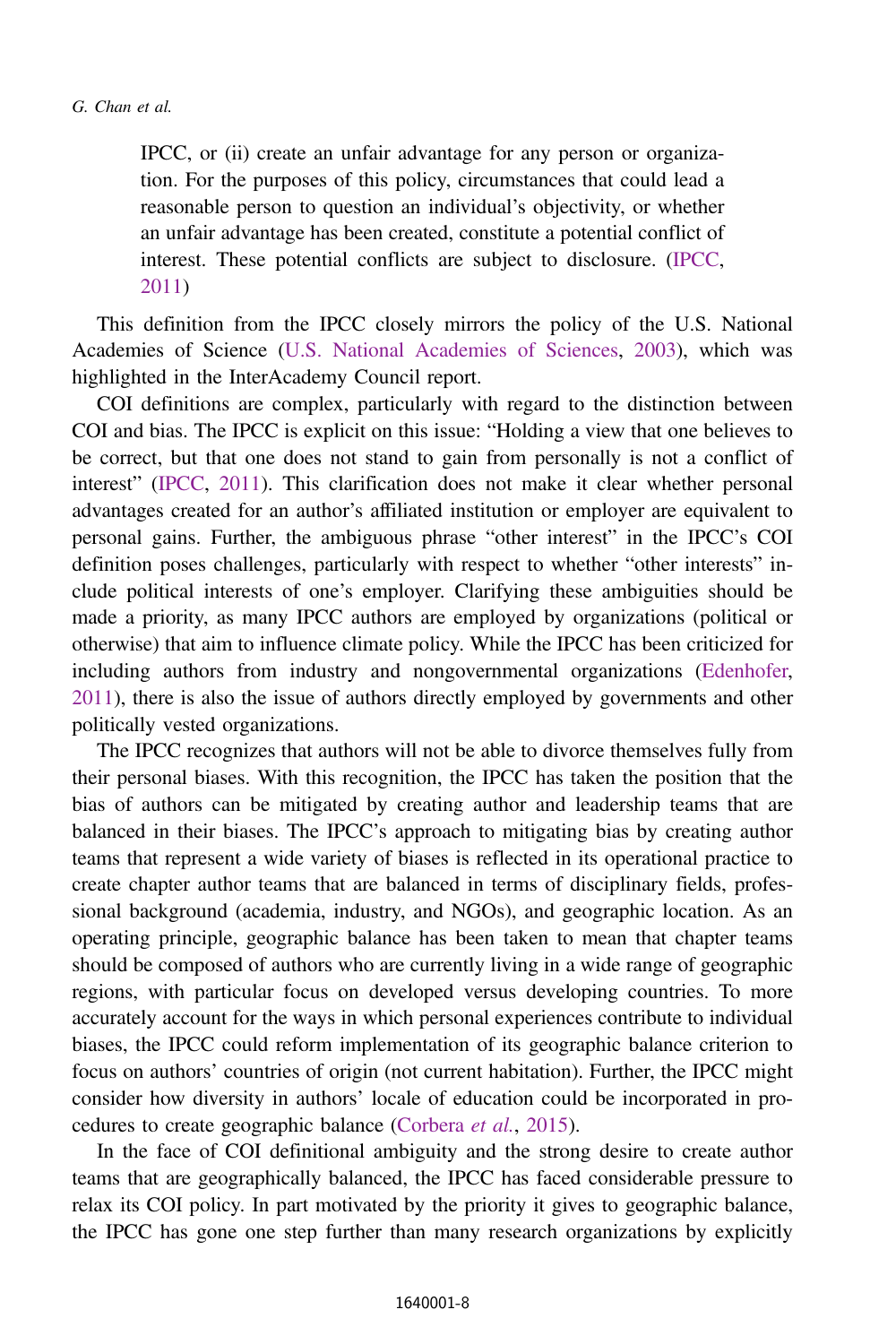adopting the policy of allowing authors with clear COIs to continue participating as LAs under "exceptional circumstances ... where the individual is deemed to provide a unique contribution to an IPCC product and where it is determined that the conflict can be managed such that it will not have an adverse impact on the relevant IPCC report" [\(IPCC,](#page-15-0) [2011](#page-15-0)).

The IPCC has an important role to play in informing climate change policies at the sub-national, national, and international levels. In AR5, the IPCC appointed several authors who also held official government positions, in most cases as members of their respective countries' climate-negotiating teams (in the UNFCCC process). Under the IPCC COI policy, these authors were allowed to participate as LAs of policy chapters, even when those chapters were directly related to their professional responsibilities. This constitutes a COI that should be unacceptable in the IPCC process, and is one with which the IPCC will need to deal urgently moving forward.

Authors currently working for governments in nonobjective positions<sup>6</sup> should be declared to have a COI. Unlike financial COIs, COIs that are rooted in one's institutional affiliation, employer, or political organization are more complex to understand in terms of what types of biases authors will hold, and these biases can more easily infect the writing process. Unfortunately, as indicated above, implementing a strict COI rule based on one's institutional or political affiliation could have the effect of reducing the pool of developing country authors. As a matter of practice, many scholars in developing countries have been appointed to domestic political positions. Because of this, the IPCC should redouble its recruitment of developing country authors (based on national origin, not current location) to maintain author teams that have a balance of geographically originating biases without COI. As an organization that seeks to create policy relevant reports that are not policy prescriptive, the IPCC must attune itself to COIs rooted in institutional and political affiliations.

# 3.4. Expanding outreach related to IPCC products, with improved communication of the merits of each IPCC product

Each IPCC assessment produces a number of written products, across which the length and communication style varies. With careful attention to the various purposes of these products, the IPCC could improve its outreach and communication of results and strengthen its impact.

First and foremost among the IPCC assessment outputs are the main reports. Each of the three IPCC working groups (Working Group I – The Physical Science Basis, Working Group II – Impacts, Adaptation and Vulnerability, and Working Group III – Mitigation of Climate Change) produce individual reports. In AR5, the reports of the three working group totaled 1190, 1652, and 1325 pages, respectively. These reports are the main focus of the work of IPCC authors and Review Editors during the

<sup>6</sup>By this we mean government organizations that shape or advocate on behalf of policy positions, not independent government research organizations, such as the National Center for Atmospheric Research.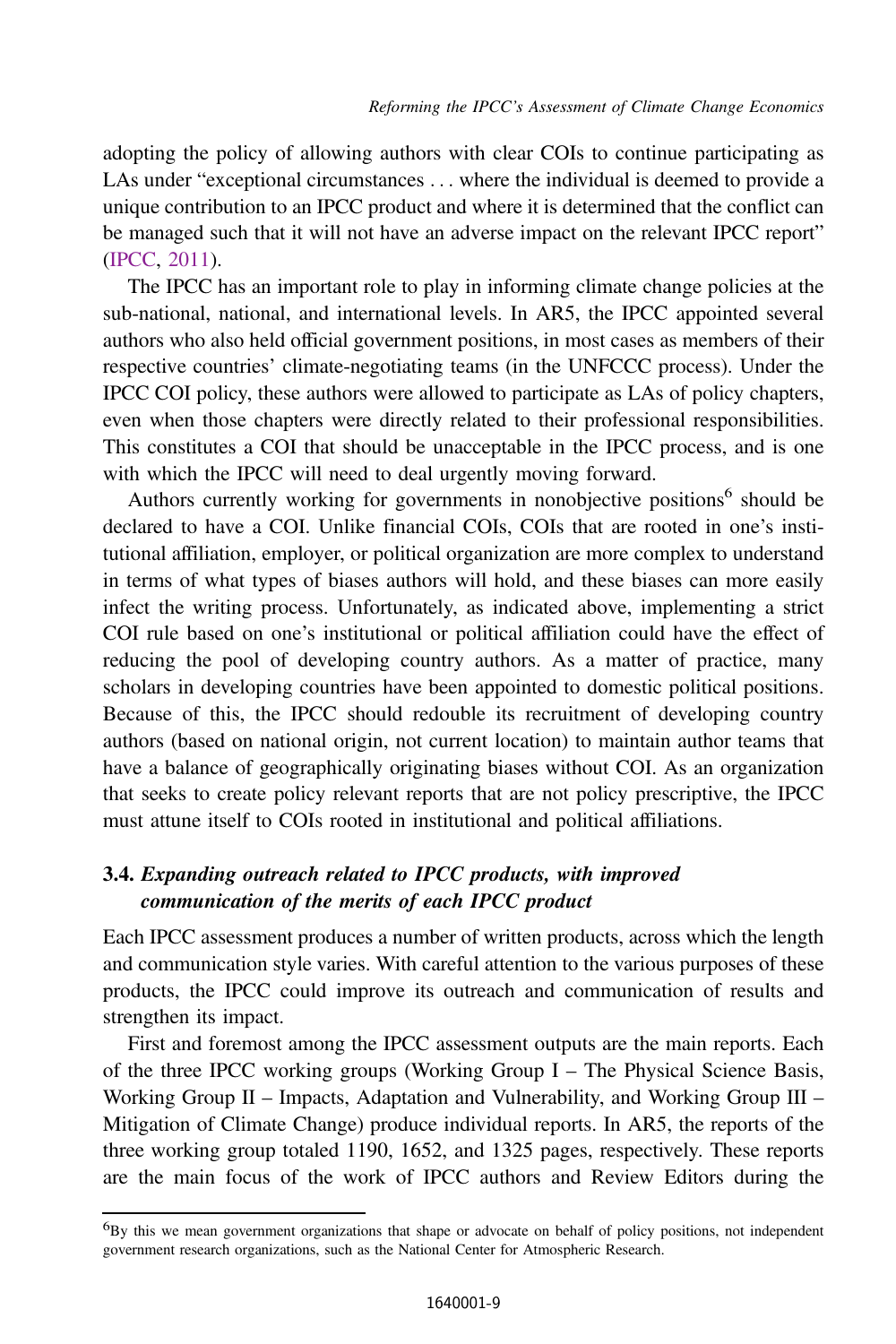assessment process and contain full citations to the underlying literature. The material from the three working group reports are integrated in the SYR (151 pages in length in AR5), which is written by a subset of CLAs from the three working groups.

Authors of the three Working Group reports also contribute to a "TS" of each report. Under current practice, CLAs have primary authorship responsibilities for the Technical Summaries, but LAs can also contribute. The Technical Summaries in AR5 totaled 83, 58, and 75 pages, for the respective three Working Groups.7 Technical summaries are intended to integrate the chapters into a coherent single document, with citations referring to the underlying reports. Integration across chapters is very challenging, because chapter teams work independently during the report writing process (outside of the structured "cross-cut" process around specific topics) and because the chapters adhere to clearly defined topical boundaries.

In addition to the Technical Summaries, each working group report is summarized even more briefly in its SPM.<sup>8</sup> In AR5, the SPMs were 27, 32, and 30 pages, respectively, for the three working groups. The most important way in which the SPMs differ from the Technical Summaries is the degree to which they are influenced by the national governments which make up the IPCC.

As noted, among all IPCC products, the SPMs are the only documents that governments must approve line-by-line. After the completion of the writing and reviews of the reports by authors and editors, government delegates and authors (primarily CLAs) convene for the Approval Session, where delegates from nearly every country in the United Nations spend a week reviewing a draft of the SPM line-by-line in a large auditorium.<sup>9</sup> During the Approval Session, the underlying chapters and TS are also accepted by delegates, but these approvals are carried out in aggregate, and no substantive review of the material occurs. In contrast, government delegates exert substantial influence on the SPM, though the SPM text remains scientifically accurate. Delegates can suggest text or raise objections to text. Authors are able to propose revisions and can accept or reject delegate suggestions for revised text.

Delegates and authors must collectively reach consensus on every word of the SPM. In some cases of the AR5 coverage of climate change economics, government delegates intervened more heavily in the text. Notably, in several sections, governments chose to remove large portions of text, including nearly all coverage of international cooperation, rather than craft language that would be both substantively meaningful and unanimously agreeable [\(Clark](#page-14-0), [2014](#page-14-0); [Stavins](#page-15-0), [2014a](#page-15-0)). Together, the various ways in which governments influenced the SPM led some observes to label the SPM, the "Summary by Policymakers"[\(Stavins](#page-15-0), [2014b\)](#page-15-0).

<sup>7</sup>Working Group II included "Cross-Chapter Boxes" in its report directly following the Technical Summary. These boxes summarized material that appeared across chapters organized by themes such as "Coral Reefs" and "Gender in Climate Change" and were written at a level of depth comparable to a Technical Summary.

<sup>8</sup>The SYRt has its own SPMs.

<sup>&</sup>lt;sup>9</sup>For a first-hand account of the AR5 WGIII SPM Approval Session, see [Broome](#page-14-0) [\(2014](#page-14-0)).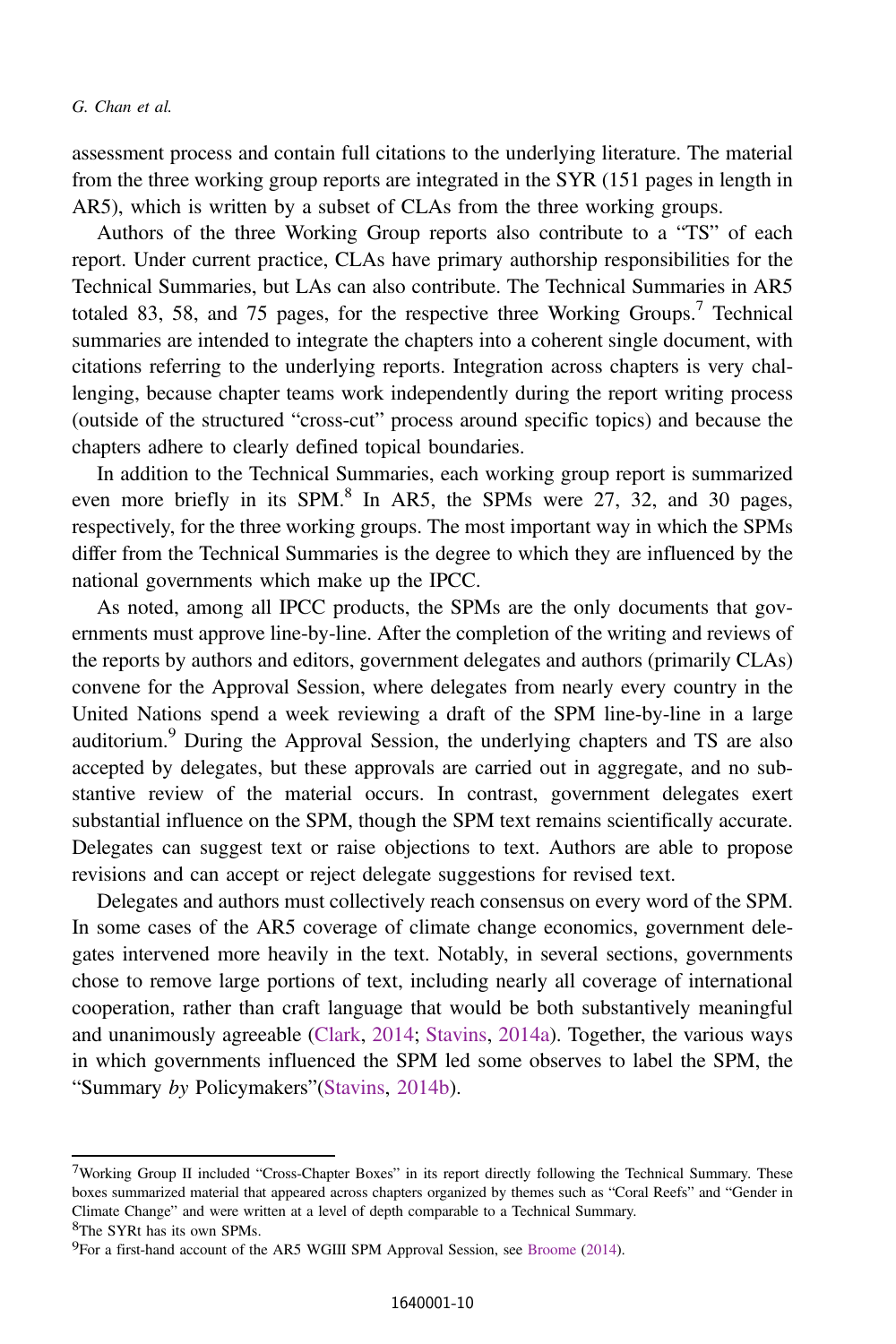The various IPCC products could be presented to IPCC consumers in ways which would render them more useful. The TS could be strongly marketed as the IPCC summary document that the IPCC authors themselves have created. Moreover, to reflect its content more accurately, it should be renamed the "Executive Summary," because "TS" suggests that it is not accessible to nonscientists, which is not really the case. However, to make it more accessible, the IPCC could hire expert professional science communicators to facilitate the writing process. The TS could also be summarized further in a short format, of similar length to the SPM.

Behind these proposals to reform the summary documents is the notion that the material of the IPCC should be conveyed to audiences in a manner that is not influenced by governments. This would likely strengthen the credibility of the IPCC process in the view of the media and the general public. Due to institutional constraints and its negotiated character, it is unlikely that the IPCC would be willing to jettison the SPM, but it may be feasible to supplement the government-controlled SPM with additional summaries that are immune to political influence and control $10$ 

Another important objective is to achieve a better and simpler communication strategy. It is hard to summarize all the facts about climate in just a few easyto-understand sentences, but it is important for the IPCC itself to make the effort to summarize and simplify: if the IPCC does not do it, others will. Government delegations, NGOs, think tanks, and journalists craft different summaries of the IPCC's products, some more accurate than others. If the IPCC fails to control the chain of communication of the key findings of their reports from the very first link, it will run the risk that some parts may be misrepresented and misunderstood. This is a particular challenge for the communication of the findings of the WGIII report on climate change mitigation and its coverage of climate change economics. Many of the findings from WGIII can be oversimplified and made misleading. Despite AR5's improvements to communication strategies with alternative media (e.g., the public dissemination of presentation slides and videos), more can be done with digital media and 21st century approaches to information dissemination.

# 4. Reforming the IPCC's Coverage of Climate Change Economics

Two measures could improve the substantive coverage of climate change economics in scientific assessments. Improving the communication of the economics of global climate change to broad audiences of decision makers could require looking beyond the IPCC and including complementary research outside of economics.

 $10$ In addition to improving communication through more accessible writing and more clearly designed summary documents, the IPCC could broaden its readership by more closely aligning the timing of its assessments with the political processes it is designed to inform, that is, the negotiations under the United Nations Framework Convention on Climate Change.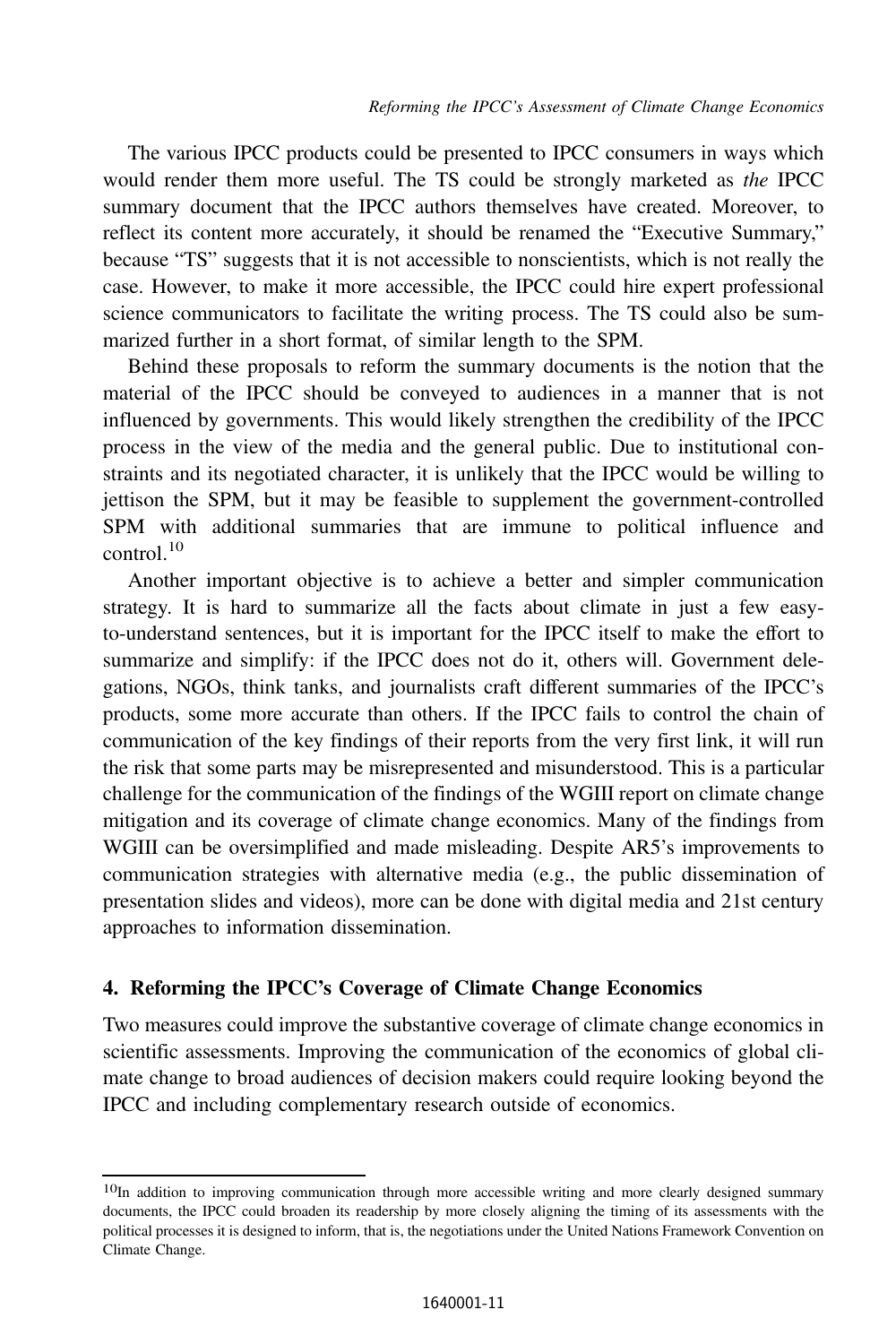### 4.1. Complementing the IPCC with other initiatives

The IPCC's role is fundamentally limited, due to its origin and nature as an UNcommissioned body. For example, there is considerable skepticism that the IPCC could ever effectively review the scholarly literature on the economics of international climate cooperation and other politically sensitive climate economics topics in its SPM because of the consensus-based nature of IPCC government deliberations. While the IPCC has effectively highlighted several emerging issues, IPCC documents can frequently be out of date by the time of their publication due to the lengthy review process. More broadly, nonpeer reviewed literature and research in progress are additional sources of scholarly insight but are not readily captured in the IPCC's reports.

Because of these limitations, the IPCC's work should be complemented with other assessment processes. These other processes could include work by institutions that review nonpeer-reviewed literature and research in progress, as well as those that can review politically sensitive issues. These complementary review processes could build on existing networks of scientific institutions, such as the Inter-Academy Council, or could be newly established for this purpose. In this way, climate assessment products could collectively offer a more comprehensive survey of knowledge, while individually becoming more flexible under clarified divisions of responsibility. By recognizing the existence of these complementary processes, the IPCC's mission could be clarified and its work made more efficient.

In addition, the IPCC could strengthen its engagement with other relevant scientific bodies and research communities to initiate new research projects, potentially commissioning research to fill identified knowledge gaps. Commissioned research could be evaluated during the assessment process or could fill a complementary role outside of the IPCC's mandate, such as evaluating the Intended Nationally Determined Contributions (INDCs) submitted by nations under the UNFCCC.

Another area in which the IPCC could benefit from greater cooperation with other institutions is in the identification of potential new LAs by leveraging existing networks of other organizations. In most countries, government agencies manage the author nomination process. For example, in the United States, the State Department manages the author selection process. This could be expanded by enticing national academies and professional societies to play a role in the process. To create author teams that are scientifically expert while maintaining geographic balance, national academies further removed from politics could be the locus of the author nomination process within each country. The academies tend to be more familiar than governments with academic communities. Giving them greater authority and input into the author selection process would not only increase the quality and decrease the politicization of the author selection process, but their involvement could also help increase the disciplinary diversity and representativeness of author teams.

Finally, the IPCC could support complementary educational and training organizations that build scholarly capacity in developing countries. The IPCC itself does not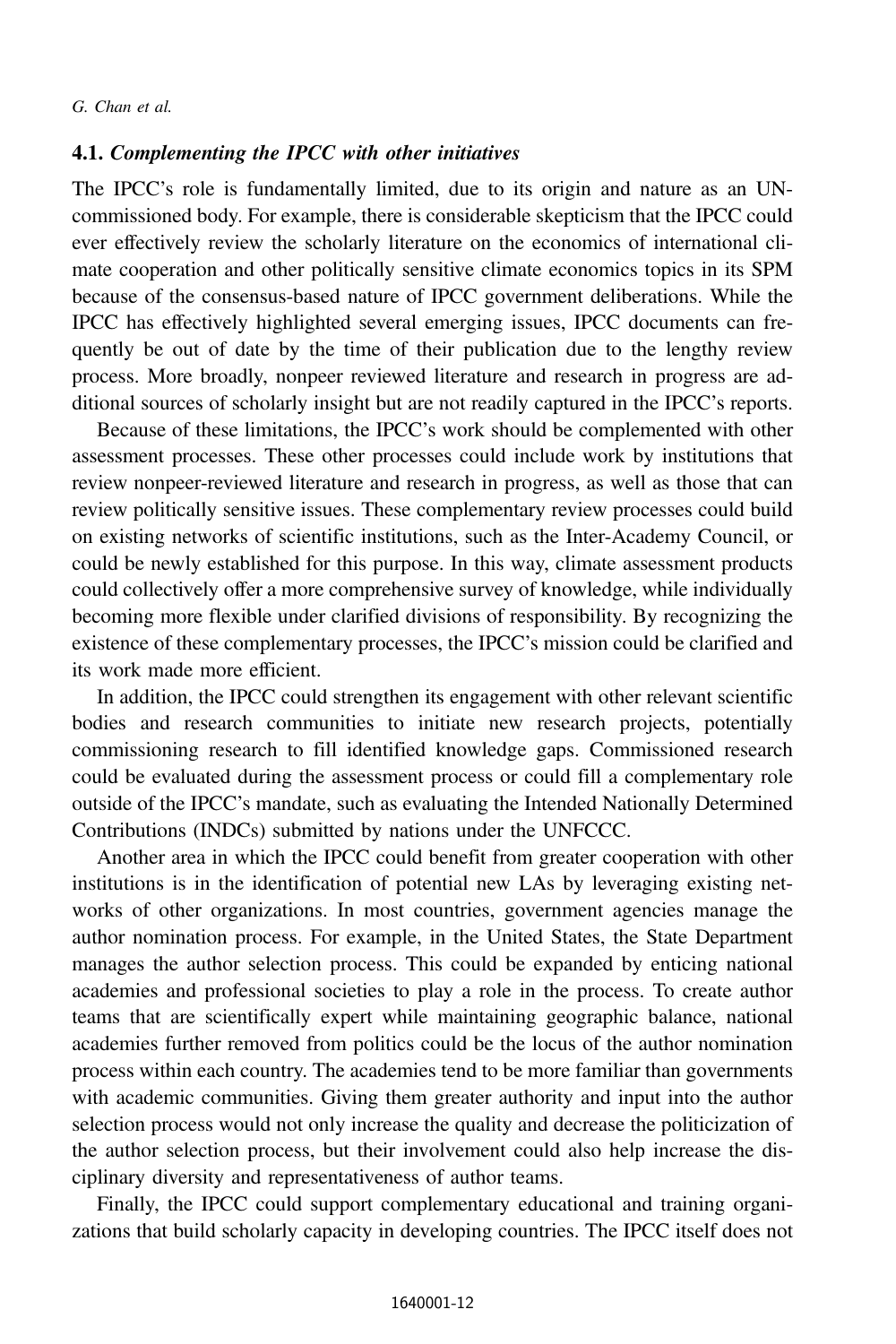have the finances nor mandate to execute this mission, but satisfying the criterion of geographic balance of authors without relying on authors with COI problems will require the development of a greater pool of developing country authors. The IPCC could give its endorsement and nonfinancial support to other institutions that create scientific expertise in developing countries focused on the economics and other social dimensions of climate change.

## 4.2. The IPCC could improve the integration of economics with other disciplines

IPCC coverage of the social sciences requires deeper integration of economics with other social science and natural science disciplines. In the social sciences, such integration is needed prior to the scoping meetings, and could be achieved, in part, by organizing the scoping process around policy-relevant questions. By focusing on practical questions, scholars might be forced out of their disciplinary boundaries to seek appropriate insights from all available sources. The process of designing policyrelevant questions could also assist in identifying which types of questions are not amenable to positive (as opposed to normative) scholarly response, so that these limitations of academic inquiry could be made explicit to policymakers from the outset.

The dividing lines between academic disciplines reflect divisions that exist in most academic organizations. But for a body such as the IPCC, such divides can be problematic when policymakers seek to understand issues organized by policy responses, rather than by disciplinary approach. For example, on the issue of international cooperation, insights from economics, political science, international relations, and law can provide valuable insights. Organizing thinking about international cooperation by discipline can leave an incomplete picture. Integrating social science thinking by policy issues is particularly challenging for the IPCC because some social science disciplines have not organized in a fashion that is supportive of such work. For example, political scientists who study issues of international cooperation have not drawn many explicit links between international relations theory and practice in the sphere of climate change [\(Victor](#page-15-0), [2015](#page-15-0)). Developing these deeper links across the social sciences will require changes not only in the IPCC process, but also within academic communities.

Greater coordination across the IPCC's working groups would also facilitate improved coverage of key questions. For example, input from natural scientists and economists who study climate damages should mesh with the work of other economists in developing assessments of the literature that consider tradeoffs between mitigation and adaptation, including integrated assessment models. The IPCC Chair and the TSUs should work to enhance this type of coordination across Working Groups at multiple stages of the assessment process. While cross-Working Group coordination was facilitated in AR5 around specific issues, more could be done to force deeper integration, particularly around the issues of mitigation-adaptation tradeoffs and co-benefits.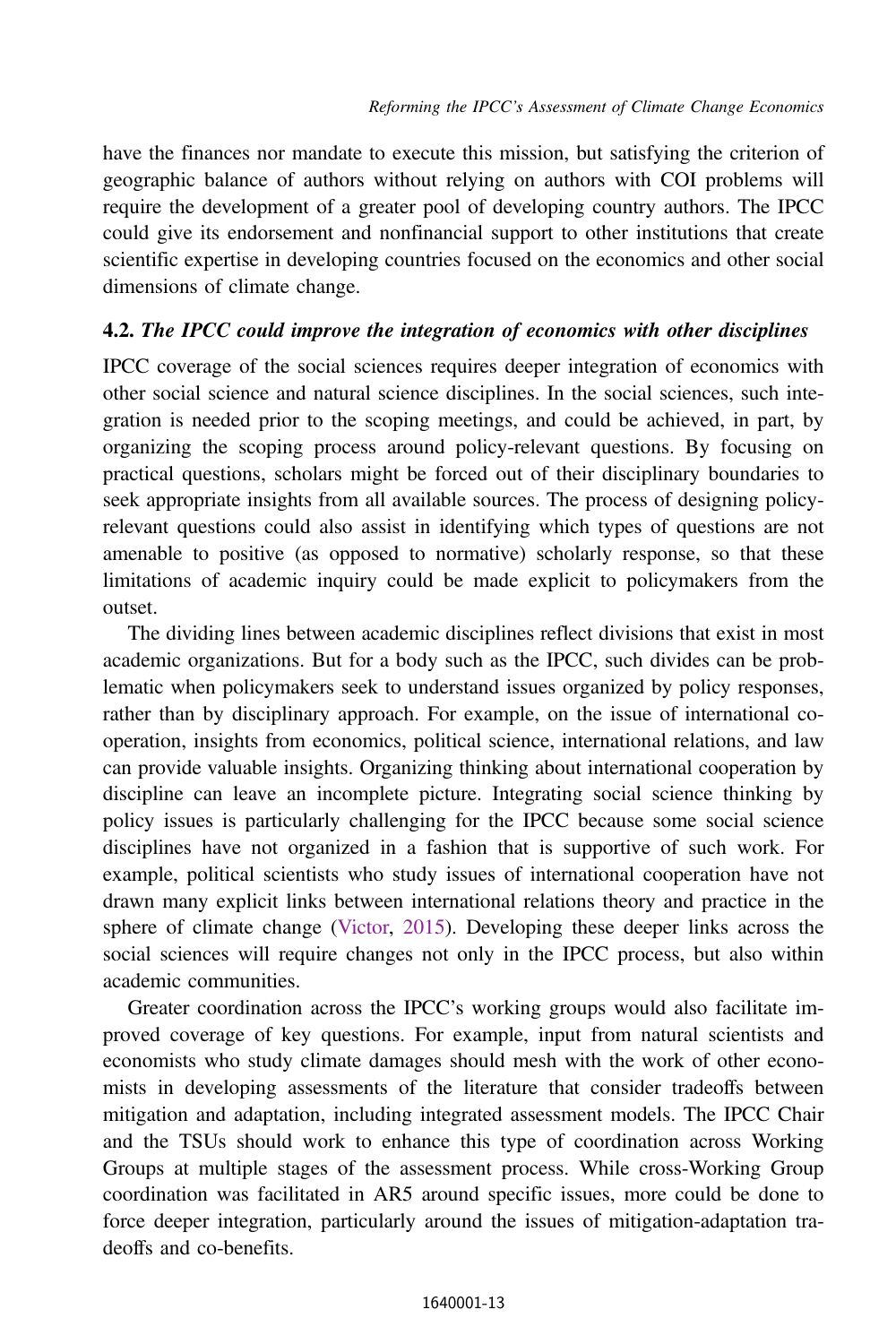### 4.3. The IPCC should provide complete data for policy makers to make decisions

The IPCC wisely keeps to its charge of being policy relevant but not policy prescriptive. But policymakers should be able to find the relevant information in IPCC documents to facilitate making policy decisions regarding climate change mitigation. Unfortunately, that is not always the case, particularly when it comes to the economics of climate change. Although scenarios and forecasts of future greenhouse gas emissions inform a major part of the WGIII report, basic information on mitigation costs and the costs of inaction was not provided in ways that could best be used by policymakers.

For example, AR5 WGIII uses models to generate aggregate costs associated with different greenhouse gas concentration pathways, but the information that a policymaker from a given country might need to determine the costs to his or her economy from different actions is unavailable. Similarly, AR5 WGII on climate change impacts includes a great deal of information on the physical dimensions of climate change impacts but scant information on the monetary equivalent of these impacts, information many policy makers need to justify taking costly mitigation actions.

# 5. Conclusions

It has been more than 25 years since the inception of the IPCC. With the completion of its Fifth Assessment Report, it is time to consider significant reforms for the IPCC's assessment of the growing literature on climate change economics and other social science aspects of climate change. In this paper, we have proposed seven areas for reform that emerge from our experience at nearly every level of organization in the IPCC's latest assessment round.

We can say — with no reservations — that working for the IPCC was at times enormously frustrating. As an IPCC author, scholars can at times feels as if they were in the policy process, being forced to respond directly to critical government comments based on political sensitivity or even directly negotiating text with professional climate negotiators during the SPM Approval Sessions. Nevertheless, despite these distractions, we believe that because of its broad legitimacy, the IPCC remains a critical institution in the communication of scholarly knowledge about climate change. Only after engaging with the IPCC for many years did each of us conclude that the IPCC is an important institution for governments to understand the findings of academics. Engaging governments in often detailed deliberations over climate science, economics, and policy helps build a broadly shared knowledge base. There is a further, deeper value to the IPCC in that it communicates to governments and the general public that all governments party to the UNFCCC have agreed to the IPCC assessments as scientifically valid. The process of consensus-building around the SPM and the work of the underlying chapters plays a key motivating role in driving international climate negotiations (e.g., under the UNFCCC).

Engaging with the IPCC as authors has created new platforms for us to communicate some of the most important findings of our academic field. We took on the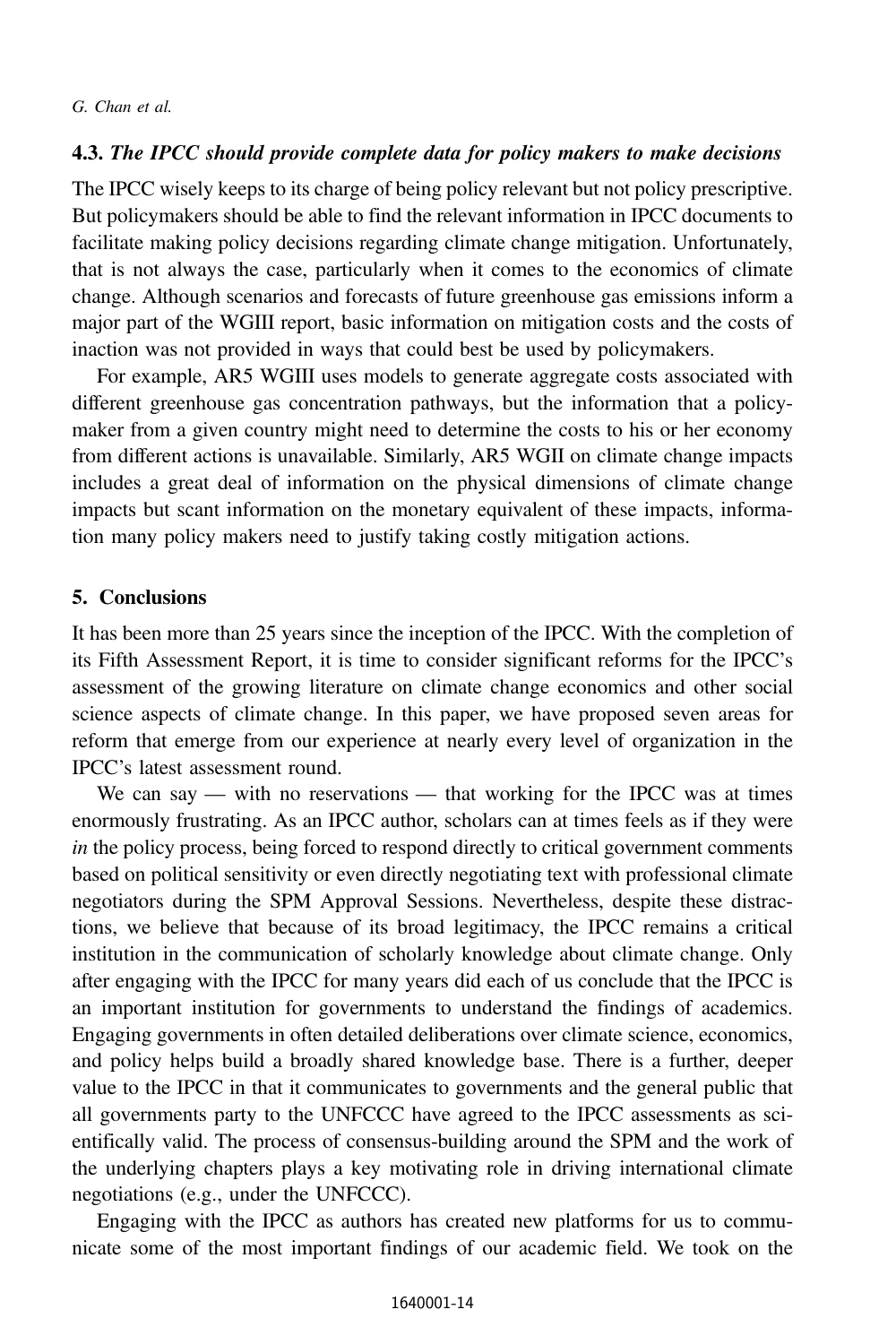<span id="page-14-0"></span>responsibility of presenting the best literature of our field in a way that was of greatest policy relevance. But if scholars with a sound and balanced understanding of the literature are deterred from participating as IPCC authors and surrender the process to quasi-academics with political motivations, the potential harm to the policy process and the reputation of academia could be very great. There is a two-part responsibility to prevent this from happening. On the one hand, the IPCC must reform its operational procedures so that some of the more qualified scholars perceive the time investment as authors to be worthwhile. The IPCC must also reform itself on substantive grounds, in part by leveraging the work of complementary institutions. On the other hand, if the IPCC holds up its end of the deal, scholars of climate change economics should not dismiss the opportunity to provide public service by volunteering for the IPCC in its future assessments.

### Acknowledgments

The authors thank Robert Stowe and Christian Flaschland for helpful comments on this manuscript. Participants in a workshop entitled "Assessment and Communication of the Social Science of Climate Change: Bridging Research and Policy," discussed many of the ideas in this work and were influential in developing our own thinking. The authors also acknowledge the Alfred P. Sloan Foundation, the Fondazione Eni Enrico Mattei, and the Mercator Research Institute on Global Commons and Climate Change for sponsoring this workshop. All errors are the responsibility of the authors.

### References

- Bolin, B (2007). A History of the Science and Politics of Climate Change: The Role of the Intergovernmental Panel on Climate Change. Cambridge, New York: Cambridge University Press.
- Broome, J (2014). At the IPCC. LRB Blog. http://www.lrb.co.uk/blog/2014/05/08/johnbroome/at-the-ipcc/ (Accessed September 3, 2015).
- Carraro, C, O Edenhofer, C Flachsland, C Kolstad, R Stavins and R Stowe (forthcoming). The IPCC at a Crossroads: Opportunities for Reform. Science, 350, 34–35, doi: 10.1126/science. aac4419.
- Carraro, C, C Kolstad and R Stavins (2015). Assessment and Communication of the social science of climate change: Briding research and policy. Memorandum from Workshop conducted 18–20 February, Berlin, Germany.
- Clark, P (2014). Climate change report was watered down says senior economist. Financial Times.
- Corbera, E, L Calvet-Mir, H Hughes and M Paterson (2015). Patterns of authorship in the IPCC Working Group III report. Nature Climate Change, doi: 10.1038/nclimate2782.
- Edenhofer, O (2011). Different views ensure IPCC balance. Nature Climate Change, 1, 229–230, doi: 10.1038/nclimate1178.
- Edenhofer, O and J Minx (2014). Mapmakers and navigators, facts and values. Science, 345, 37–38, doi: 10.1126/science.1255998.